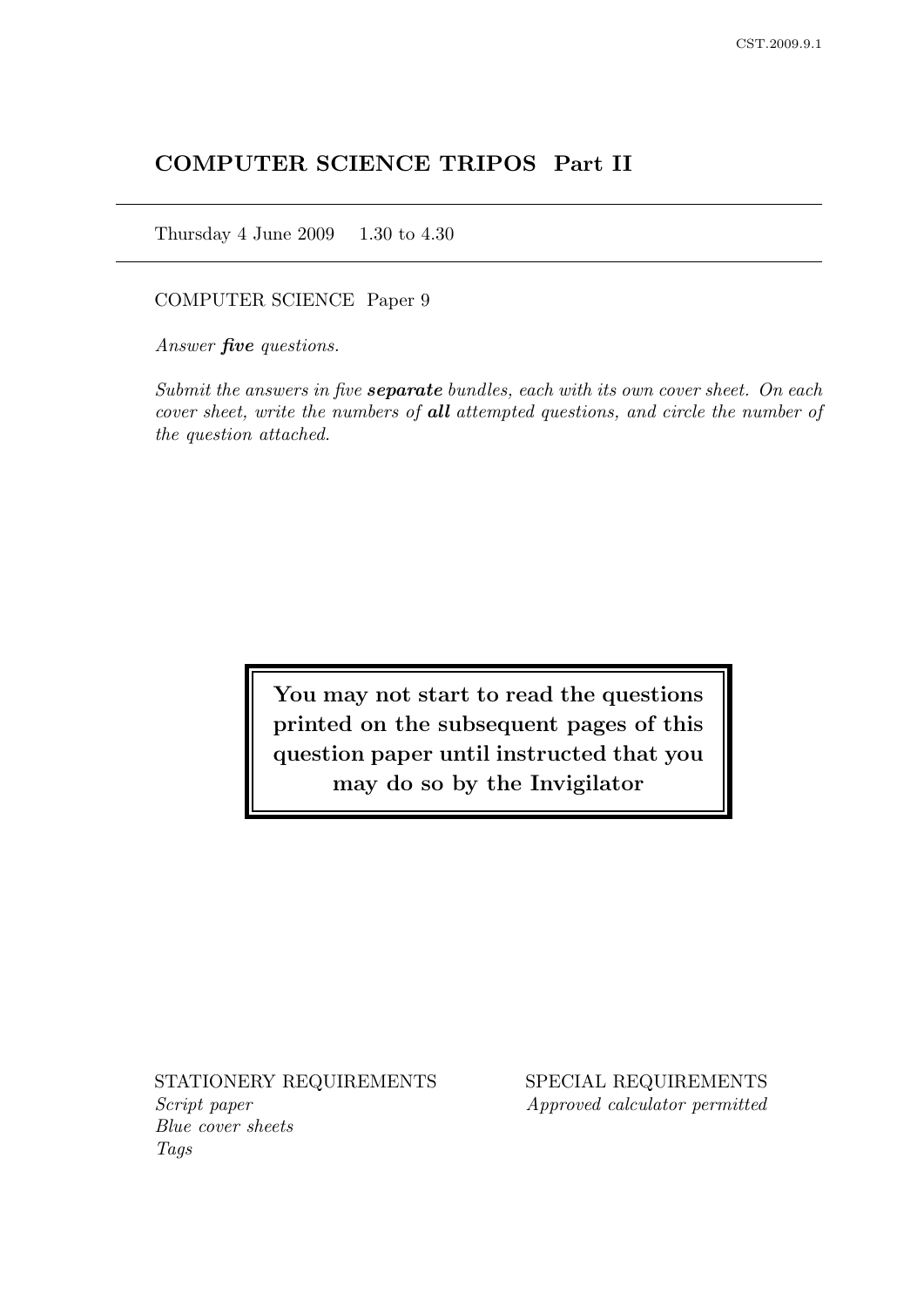# 1 Additional Topics

(a) "The future that ubicomp has been attempting to build is not our own future, but 1989's future—yesterday's tomorrows." (Bell & Dourish, 2007).

Explain what is meant by this quotation, using examples where appropriate. [5 marks]

- (b) A company wishes to have a camera in a video-conferencing suite to track the current speaker at any time. To do so they propose distributing a set of microphones around the room, each connected to a single computer via a set of sound cards. They intend to use a Time Difference of Arrival (TDOA) procedure to locate the speaker.
	- (i) What is the minimum number of microphones needed, and how would you distribute them spatially to get the best results? [2 marks]
	- (*ii*) Each microphone input is sampled simultaneously for a time window of length T. Give two factors that affect the choice of T. [3 marks]
	- (*iii*) Given matching windows of samples for two microphones, how would you compute the time differences of the signals? [2 marks]
	- $(iv)$  How does the sampling rate for the signals affect the accuracy of each TDOA estimate? Assuming the audio signal of interest has a frequency of 22kHz, estimate the largest error that could be associated with a single TDOA estimate. [5 marks]
	- (v) Suggest two other error sources likely to contribute to the ultimate error in position. What would you expect to be the dominant error source? [3 marks]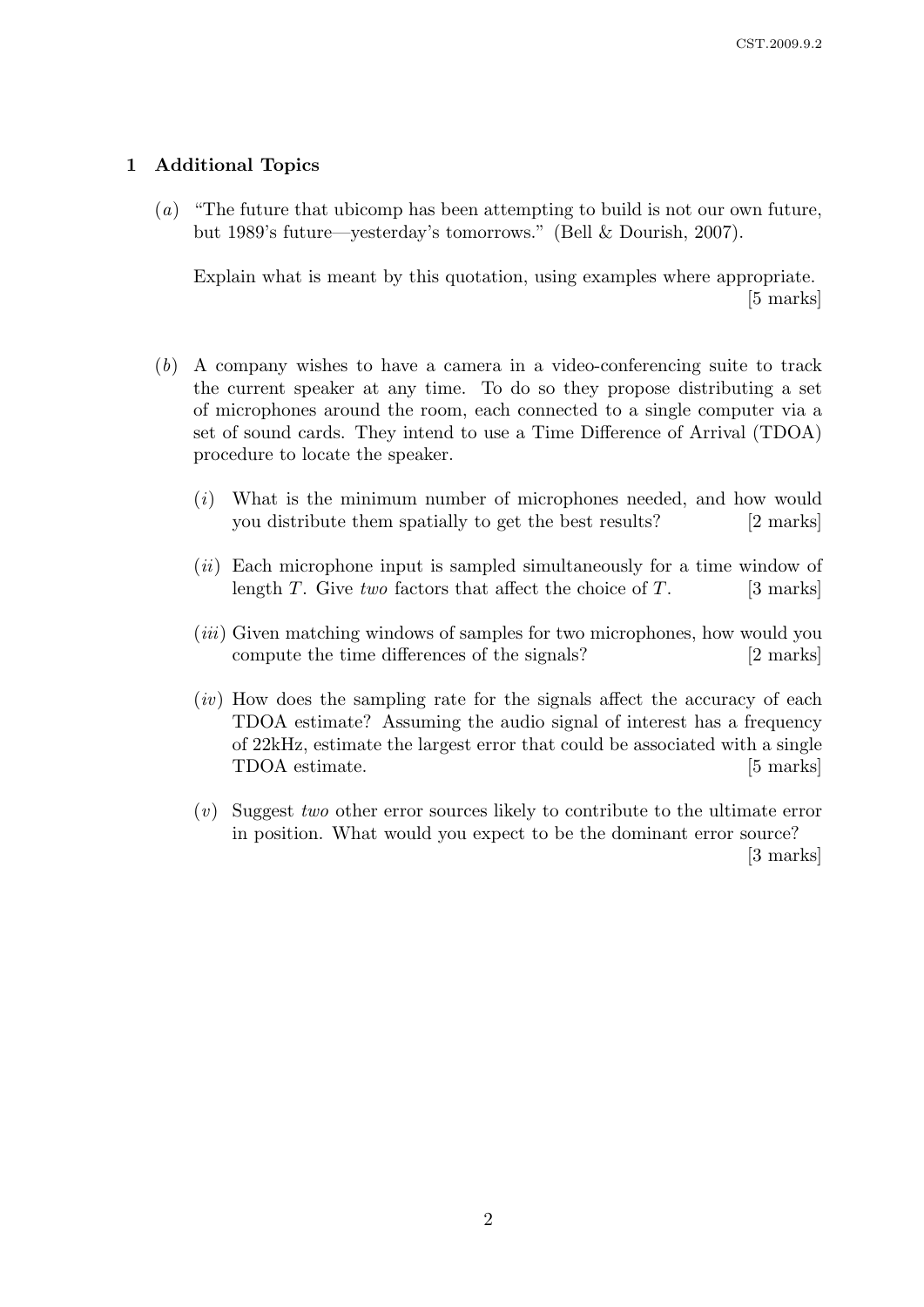# 2 Advanced Systems Topics

- (a) Distributed storage systems can typically be divided into network attached storage (NAS) and storage area networks (SAN).
	- $(i)$  Describe with the aid of a diagram the operation of a typical NAS system. Use as an example the access of a file by a client system. [3 marks]
	- $(ii)$  Describe with the aid of a diagram the operation of a typical SAN system. Use as an example the access of a file by a client system. [3 marks]
	- (*iii*) Which would be more suitable for a high-performance database system? Justify your answer. [2 marks]
- (b) Database systems often use indexes in order to accelerate certain operations.
	- $(i)$  What exactly is an index used for? [1 mark]
	- (*ii*) Sequential indexes can be either sparse or dense. Give two advantages of sparse indexes and *two* advantages of dense indexes. [4 marks]
	- $(iii)$  The B+-tree is a commonly used data-structure for implementing indexes. Sketch the structure of a B+ -tree, and describe how lookup and insertion occur. [4 marks]
	- $(iv)$  A related data-structure is the B-tree. What are the differences between B-trees and B+-trees?  $[2 \text{ marks}]$
	- $(v)$  Why are B+-trees typically preferred over B-trees in database systems? [1 mark]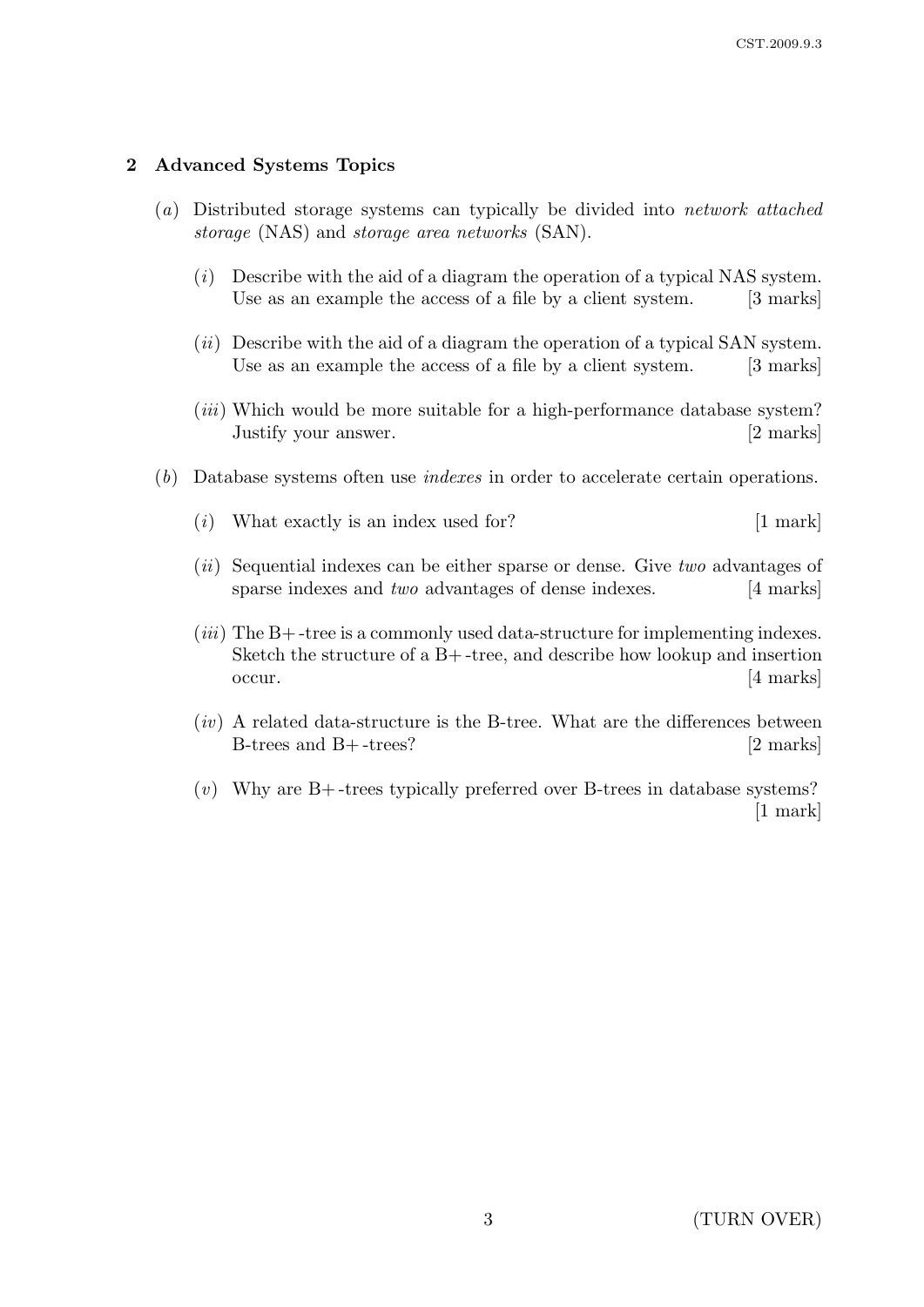#### 3 Bioinformatics

- (a) Compute the global alignment between the two strings  $s1 = ACCGTT$  and  $s2 = \text{AGTTCA}$ , considering the following scoring parameters:  $+1$  for match, −1 for mismatch, and −1 for a gap.
	- $(i)$  What is the maximum similarity score between the two sequences s1 and s2? [2 marks]
	- $(ii)$  Find an alignment with this similarity score. [2 marks]
	- (*iii*) Is the alignment you found unique, or are there multiple alignments achieving the maximum similarity score? [1 mark]
- (b) Discuss the complexity of the Sankoff parsimony algorithm. [4 marks]
- (c) Discuss the main differences between K-means, Superparamagnetic and Markov clustering algorithms. [7 marks]
- (d) Discuss the utility of the Gillespie algorithm in system biology. [4 marks]

# 4 Computer Systems Modelling

Consider the birth death process model for a  $M/M/1$  queue with arrival rate  $\lambda > 0$ , service rate  $\mu > 0$  such that the traffic intensity  $\rho = \lambda/\mu < 1$ . Let  $p_k$  for  $k = 0, 1, 2, \ldots$  be the equilibrium distribution for the number of jobs, k, in the queue.

- (a) By considering transitions into and out of a given state i construct the *qlobal* balance conditions for the equilibrium distribution. [5 marks]
- (b) By considering the transitions between a pair of adjacent states i and  $i + 1$ construct the detailed balance conditions for the equilibrium distribution. [5 marks]
- (c) Solve the detailed balance conditions to derive the equilibrium distribution when  $\rho < 1$ . [5 marks]
- (d) Show that your solution for the equilibrium distribution derived in part  $(c)$ also solves your global balance conditions given in part  $(a)$ . [5 marks]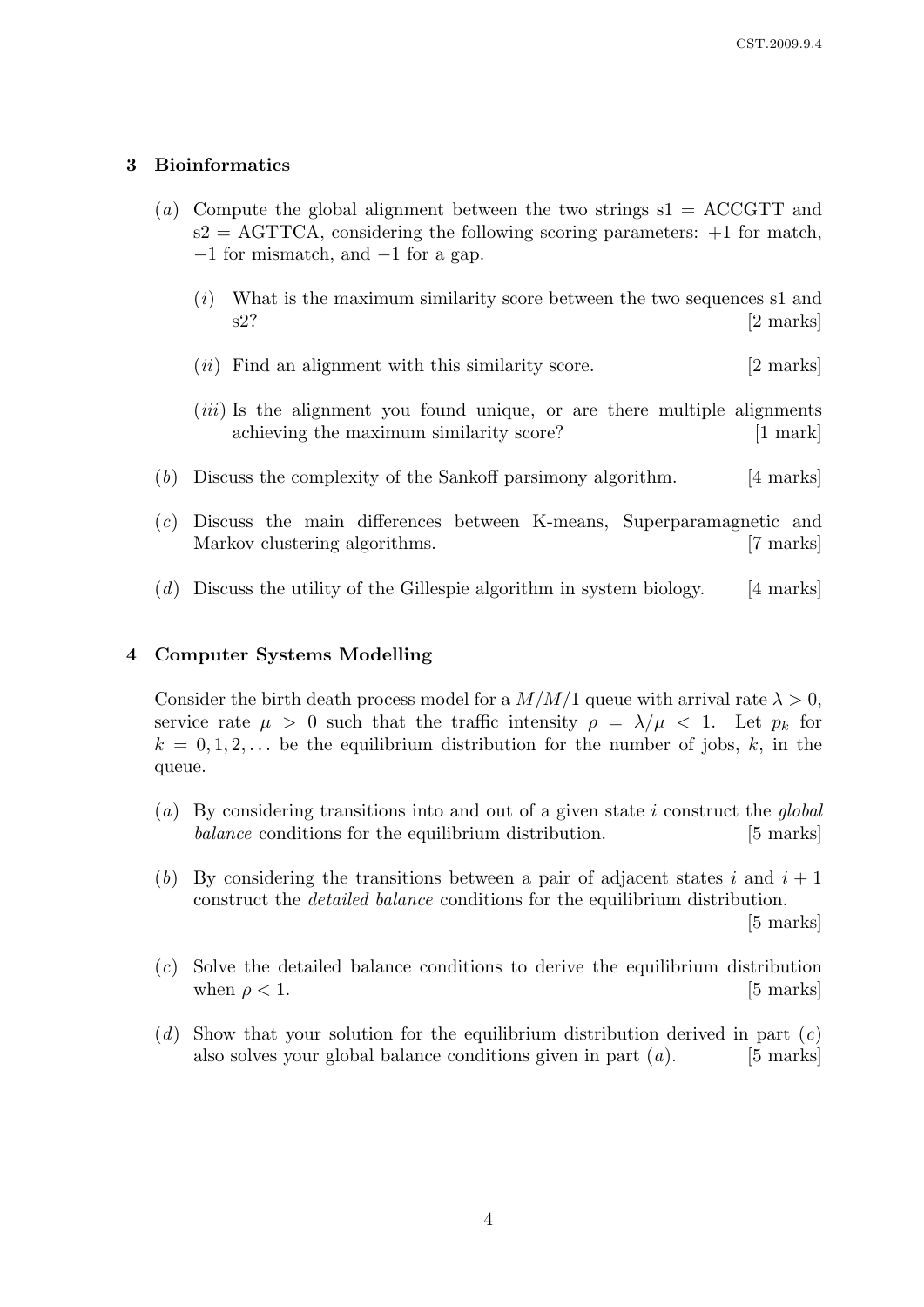# 5 Computer Vision

| $\overline{0}$ | $-1$ .       | $-1$               |                    | $-1$   $-1$           | 0 <sup>1</sup> | A | B |                    | 1              | $\mathbf{1}$ | $\mathbf{1}$   | $\mathbf{1}$          | 1            |
|----------------|--------------|--------------------|--------------------|-----------------------|----------------|---|---|--------------------|----------------|--------------|----------------|-----------------------|--------------|
| $-1$           |              | $-2$   $-3$        | $(-3)$             | $-2$ $-1$             |                |   |   | $-1$               |                | $-2$   $-3$  | $-3$           | $\vert$ -2 $\vert$ -1 |              |
| $-1$           | $-3 \mid 12$ |                    |                    | $12$   $-3$           | $-1$           |   |   | $\cdot$ -1 $\cdot$ | $-3$           | $-4$         | $-4$           | $-3$                  | $-1$         |
| $-1$           | $-3 \mid 12$ |                    |                    | $12$   $-3$           | $-1$           |   |   |                    | 3              | 4            | $\overline{4}$ | 3                     | $\mathbf{1}$ |
| $-1$           |              | $-2$   $-3$        | $(-3)^{\circ}$     | $\vert$ -2 $\vert$ -1 |                |   |   |                    | $\overline{2}$ | 3            | 3              | $\overline{2}$        | $\mathbf{1}$ |
| $\overline{0}$ | $-1$         | $\cdot$ -1 $\cdot$ | $\cdot$ -1 $\cdot$ | $-1$                  | -0             |   |   | $-1$               | $-1$           | $-1$         | $-1$           | $-1$                  | $-1$         |

(a) Consider the following two contrasting kinds of filter kernels, A and B:

- $(i)$  Given that the sum of all taps in each kernel is zero, how will each filter respond to an image region having only uniform brightness? [1 mark]
- (ii) Which filter has much broader bandwidth in spatial frequency?  $\left[1\right]$  mark
- (iii) Categorise each filter as being either essentially isotropic or anisotropic, and explain the significance of these terms. [2 marks]
- (iv) Which filter is better described as an oriented edge detector? What orientation of edges is it best able to detect? [2 marks]
- (v) Apply the terms " $\nabla^2 G_{\sigma}(x, y)$ " or "Imaginary part of a 2D Gabor wavelet" as you think most appropriate to each filter. [2 marks]
- (b) What is accomplished by the lateral signal flows within both plexiform layers of the mammalian retina, in terms of image processing and coding? [4 marks]
- $(c)$  Consider the task of "anti-spoofing" in the automated visual recognition of iris patterns: how to confirm that an image is acquired from a living iris instead of from a spoofing artefact like a photograph or a fake printed contact lens. How would you implement strategies  $(i)-(ii)$ , and detect properties  $(iii)-(iv)$ ?
	- $(i)$  3D shape description using inferences from stereo, shading information, or structured light and the fact that a real iris is planar whereas a printed contact lens on the cornea floats on a spherical surface. [2 marks]
	- $(ii)$  Motion detection tuned for radial changes in pupil size with iris pattern stretching and light-driven deformations. [2 marks]
	- $(iii)$  Lambertian properties and dynamic specular reflections. [2 marks]
	- $(iv)$  Photonic properties of living tissue compared with artificial objects. including reflectance maps and wavelength-dependent absorption spectra. [2 marks]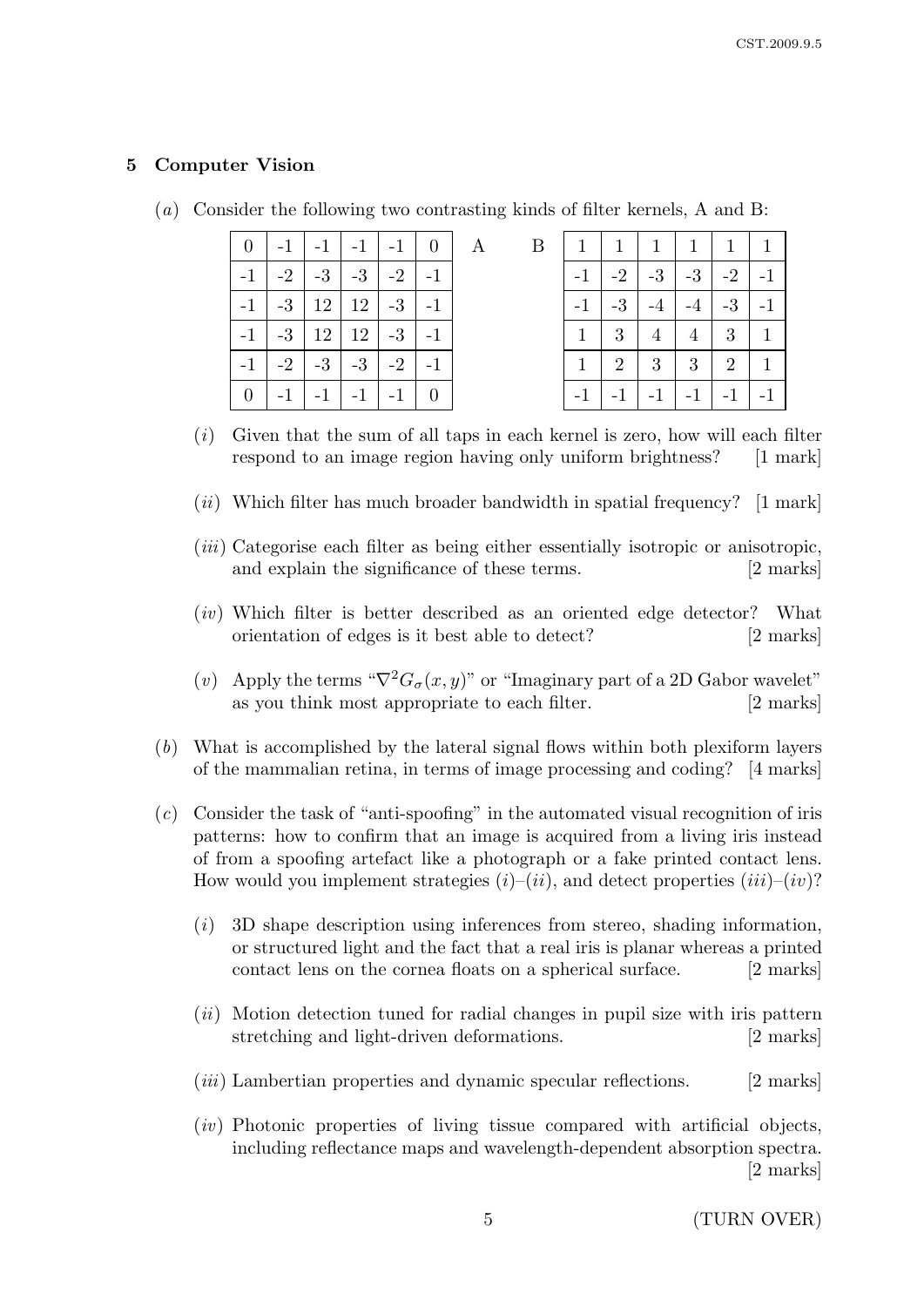#### 6 Denotational Semantics

- (a) (i) Define the notion of *contextual equivalence* in PCF.  $[2 \text{ marks}]$ 
	- (ii) Consider the following two closed PCF terms of type  $nat \rightarrow nat \rightarrow nat$ .

$$
F \stackrel{\text{def}}{=} \text{fix}(\text{fn } f : nat \to nat \to nat. \text{fn } x : nat. \text{fn } y : nat.
$$
\nif zero(x) then 0

\nelse if zero(y) then 0

\nelse succ( $f$ (pred  $x$ ) (pred  $y$ ))

$$
G \stackrel{\text{def}}{=} \text{fix} \big( \text{ fn } g : nat \to nat \to nat. \text{ fn } x : nat. \text{ fn } y : nat.
$$
\n
$$
\text{if } \text{zero}(y) \text{ then } 0
$$
\n
$$
\text{else if } \text{zero}(x) \text{ then } 0
$$
\n
$$
\text{else } \text{succ}(g \text{ (pred } x) \text{ (pred } y) \text{ ) }
$$

Are  $F$  and  $G$  contextually equivalent? Justify your answer. [5 marks]

(b) (i) Define a closed PCF term  $H : (nat \rightarrow nat \rightarrow nat \rightarrow nat \rightarrow nat \rightarrow nat$ such that  $[\mathbf{fix}(H)] \in (\mathbb{N}_{\perp} \to (\mathbb{N}_{\perp} \to \mathbb{N}_{\perp}))$  satisfies

$$
\llbracket \mathbf{fix}(H) \rrbracket(i) (j) = \max(i, j)
$$

for all  $i, j \in \mathbb{N}$ . [4 marks]

$$
S \stackrel{\text{def}}{=} \{ f \in (\mathbb{N}_{\perp} \to (\mathbb{N}_{\perp} \to \mathbb{N}_{\perp})) \mid f(x)(y) = f(y)(x) \text{ for all } x, y \in \mathbb{N}_{\perp} \}
$$

Show that the subset  $S \subseteq (\mathbb{N}_{\perp} \to (\mathbb{N}_{\perp} \to \mathbb{N}_{\perp}))$  is admissible. [4 marks]

(iii) Show that

 $(ii)$  Let

$$
\llbracket \mathbf{fix}(H) \rrbracket \, (x) \, (y) \ = \ \llbracket \mathbf{fix}(H) \rrbracket \, (y) \, (x)
$$

for all  $x, y \in \mathbb{N}_\perp$ . [5 marks]

[Hint: Use Scott's Fixed-Point Induction Principle.]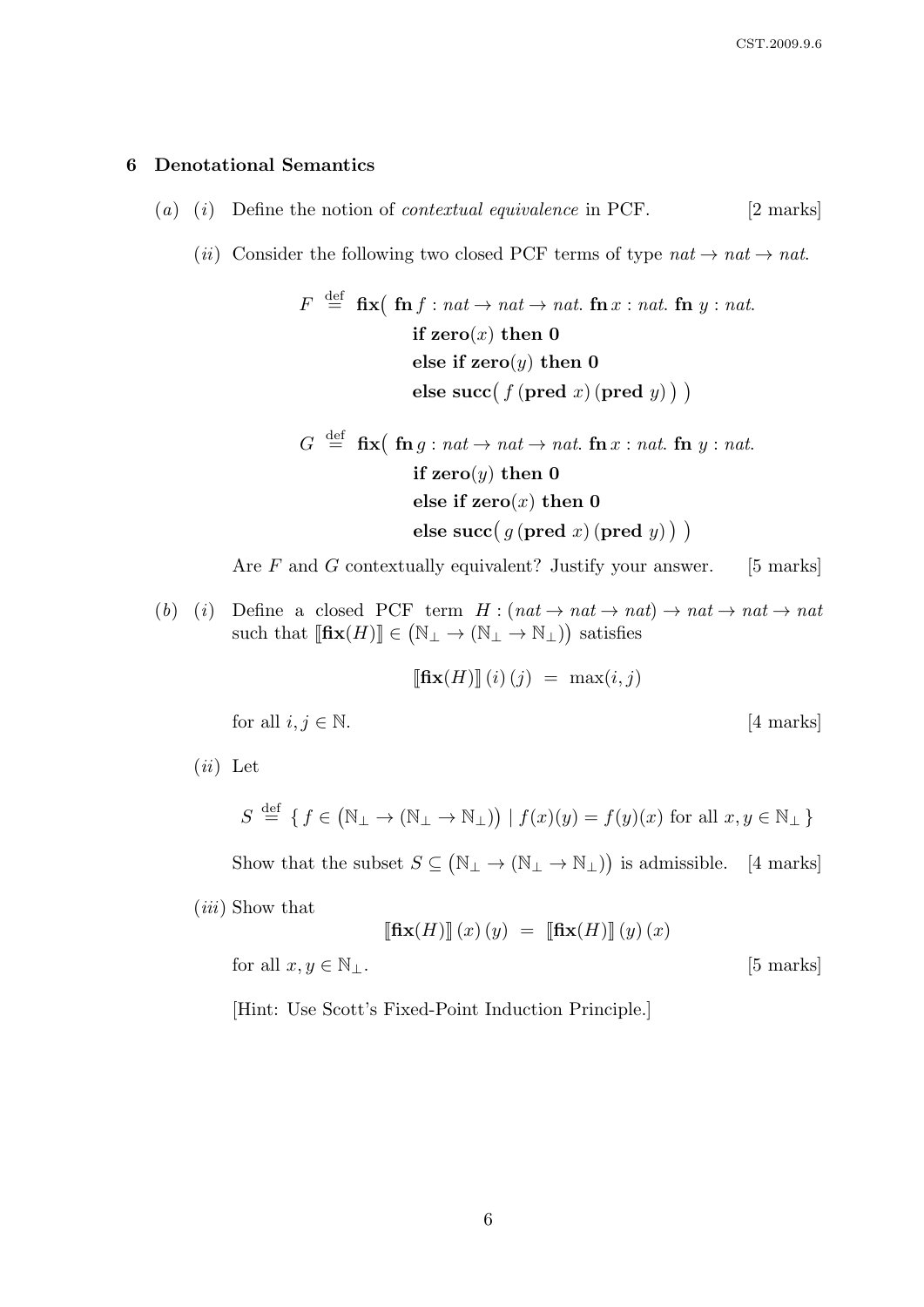# 7 Digital Communication II

- (a) Discuss the trade-off in state and the trade-off in protocol headers that is exhibited by protocols for cell switching (e.g. ATM) and packet switching  $(e.g. IP)$ . [10 marks]
- (b) What properties contribute to scaling in the use of hierarchy in allocation and treatment of identifiers such as the Internet's IP addresses and ATM's VCIs? [10 marks]

# 8 System-on-Chip Design

Unless otherwise stated, use any appropriate combination of text, diagrams, SystemC and/or Register Transfer Language (RTL) code in your answers.

- (a) Give a programming model for a simple DMA (direct memory access) controller with one control/status register and three operand registers: for block length, source address and destination address. [The DMA controller, when active, becomes a bus master and copies a block of data from one area to another.] [4 marks]
- (b) Give the precise condition for your DMA controller to generate an interrupt. [2 marks]
- $(c)$  Sketch the implementation (in C and/or assembly language) for a generalpurpose block-copy function that uses the DMA controller. Include the steps of enabling and disabling interrupts. Assume all copies are an integer number of words and are word-aligned. [4 marks]
- (d) Give a programming model for an audio sub-system that includes a modified DMA controller that is dedicated to copying audio samples to and from a sound codec (ADC (Analogue/Digital Converter) and DAC (Digital/Analogue Converter) pair). [6 marks]
- (e) How must the buffering in the audio-subsystem of part  $(d)$  be dimensioned and how are interrupts used to maintain continuous streams of audio at the correct sample rate? [4 marks]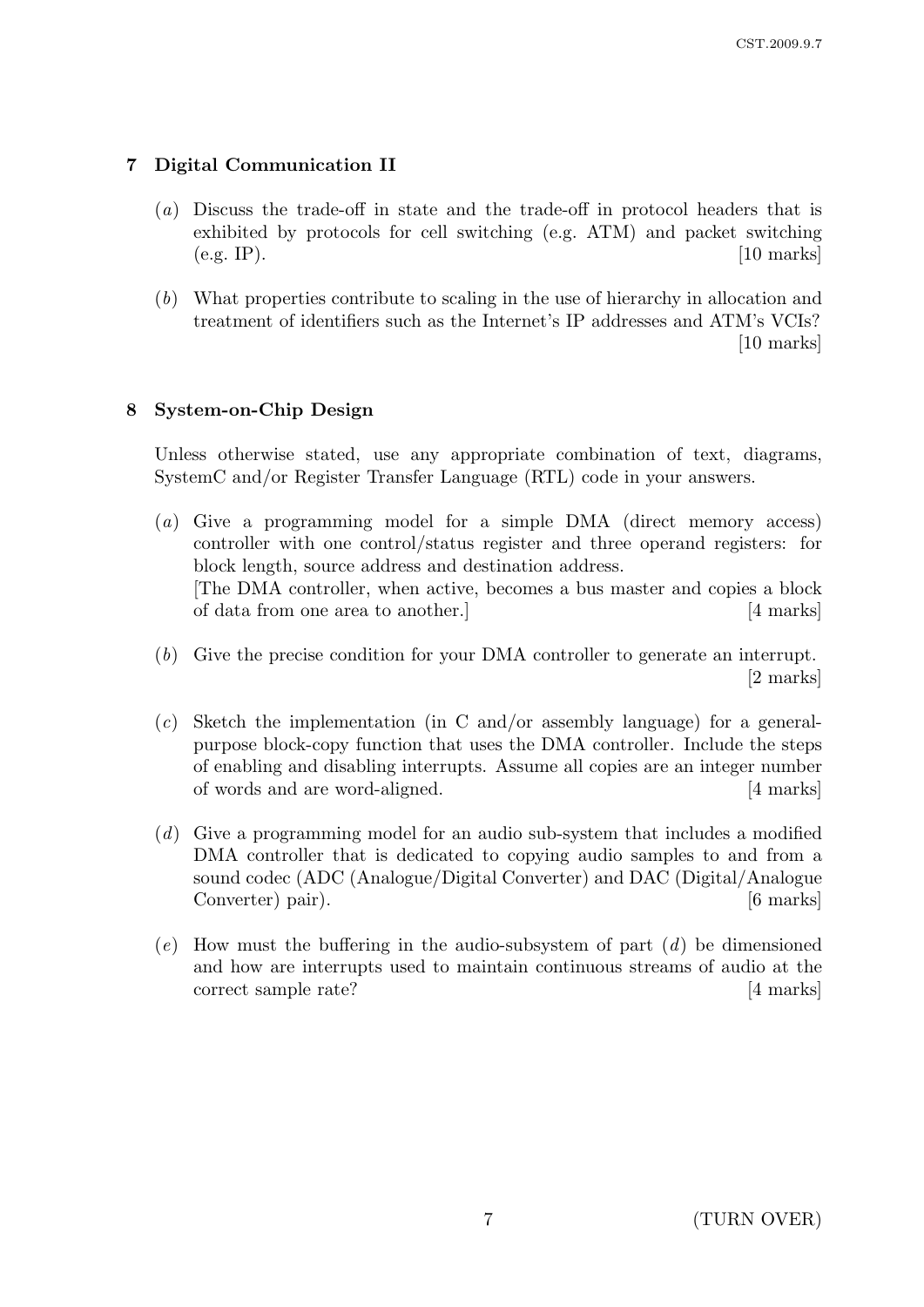#### 9 Information Theory and Coding

- (a) Calculate the entropy in bits for each of the following random variables:
	- (i) Pixel values in an image whose possible grey values are all the integers from 0 to 255 with uniform probability. [1 mark]
	- $(ii)$  Humans grouped by whether they are, or are not, mammals. [1 mark]
	- (iii) Gender in a tri-sexual insect population whose three genders occur with probabilities  $1/4$ ,  $1/4$ , and  $1/2$ . [2 marks]
	- $(iv)$  A population of persons classified by whether they are older, or not older, than the population's median age. [1 mark]
- (b) Let  $p(x)$  and  $q(x)$  be two discrete probability distributions.
	- (i) What is the Kullback–Leibler distance  $(KL)$  between these distributions? [2 marks]
	- $(ii)$  If we have devised an optimally compact code for the random variable described by  $q(x)$ , what does the KL tell us about the effectiveness of our code if the probability distribution is  $p(x)$  instead of  $q(x)$ ? [1 mark]
	- (*iii*) Which axiom of distance metrics is violated by this distance? [1 mark]
	- $(iv)$  What happens to this metric if there are some forbidden values of x for which  $p(x) = 0$ , and other values of x for which  $q(x) = 0$ ? [1 mark]
- (c) Consider a continuous real signal whose bandwidth extends from 0 to 1 KHz. We wish to represent a 1.0 second interval of it exactly, using just a finite list of numbers obtained by sampling the signal at discrete, periodic, points in time.
	- (i) What is the length of the shortest list of such discrete samples needed to reconstruct this interval of the signal from them completely? [2 marks]
	- (ii) Name, define, and sketch a plot of the function used to reconstruct the continuous signal from its samples, by superimposing shifted copies of this function weighted by the discrete samples. [3 marks]
- (d) Explain why data can be compressed by encoding it into transforms (such as the DCT, Fourier or Gabor) that result in coefficients that have a more narrow, peaked, distribution than the original data. Without going into details about particular transforms, explain why the coefficients obtained have distributions with less entropy than the original signal or image, and why this enables compression. [5] marks]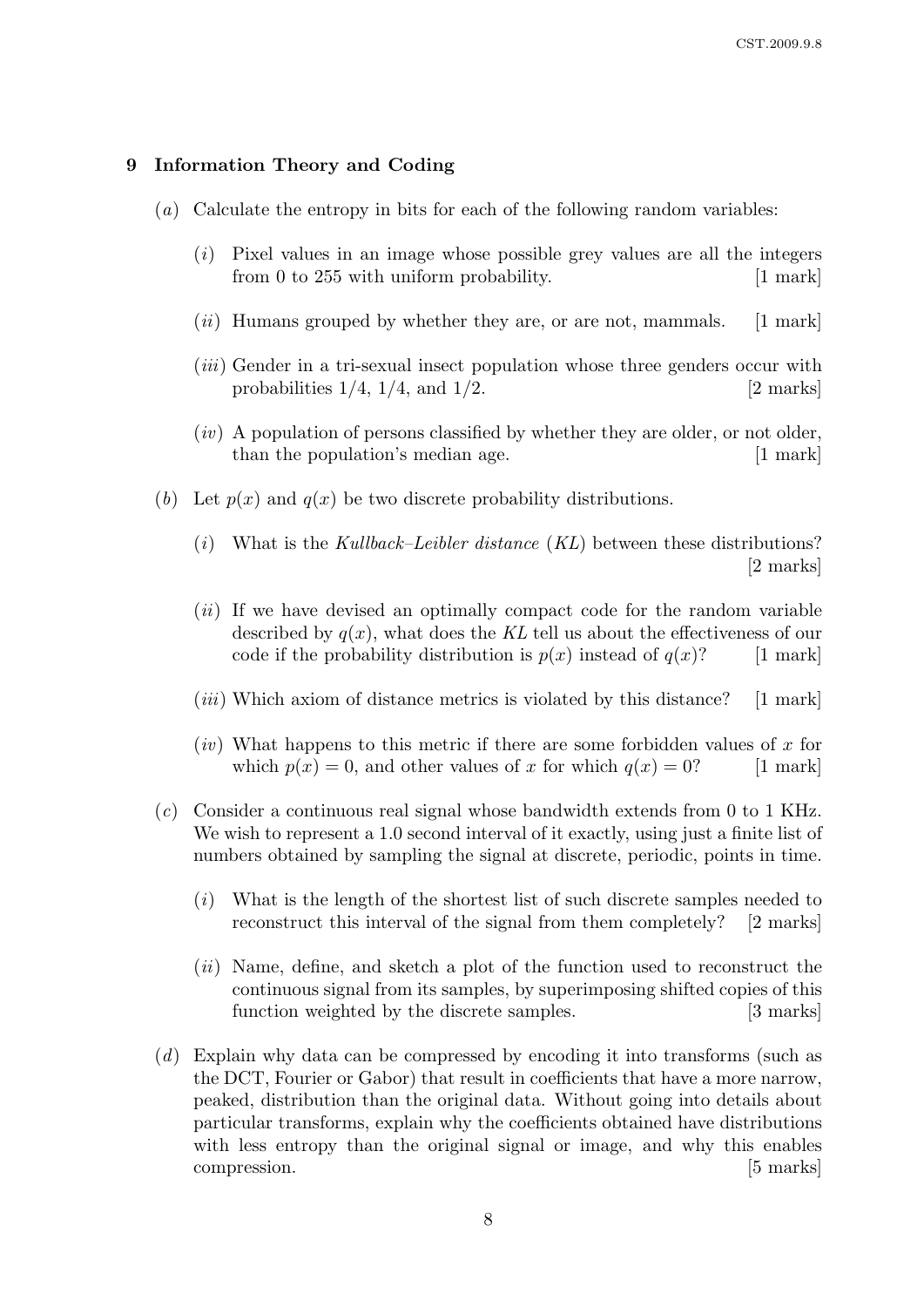# 10 Optimising Compilers

Given a flowgraph G representing a function f having parameters  $(x_1, \ldots, x_k)$ , we are interested in when and how its parameters are used, in particular when we can guarantee that one or more of its variables are read during its execution. You may assume G has conditionals, assignment and arithmetic operators but no function calls.

- (a) Representing dataflow properties as the set of variables that must inevitably be read when execution starts at node  $n$ , give dataflow equations for the sets  $mustuse(n).$  [4 marks]
- (b) Now, supposing this analysis is not precise enough for our needs, we refine the dataflow properties to be *mustuseoneof* (n)—the set of sets of variables so that, for example,  $\{\{v_1, v_2\}, \{v_3\}\}\$  means that "every path starting at n must either read  $v_3$  or read both  $v_1$  and  $v_2$ ; no other possibility exists". Give dataflow equations for *mustuseoneof*  $(n)$ . [Hint: you may need to generalise the traditional  $(\cdots \setminus kill_n \cup gen_n)$  to e.g.  $gen_n(kill_n(\cdots)).$  [4 marks]
- (c) Assuming that  $n_0$  is the entry node of G and that the values of its arguments have already been stored in its parameters  $(x_1, \ldots, x_k)$ , relate mustuseoneof  $(n_0)$  to the strictness function  $f^{\sharp}$  corresponding to f. For this purpose you may now assume  $G$  to be appropriately restricted for a lazy functional language (e.g. assignments only corresponding to initialisations). Your answer should include
	- $(i)$  a map from sets of sets of variables to Boolean functions, discussing whether this is injective;
	- $(ii)$  the difference between  $\{\}$  and  $\{\{\}\}$  ;
	- (*iii*) remarking on any way in which the correspondence is not perfect.

[8 marks]

(d) Now suppose we add function calls, each summarised by a mustuse one of set. how might we deal with the dataflow of (say)  $z = h(x-1, y+1)$  assuming lazy semantics? Suppose f now has a recursive call, for example

 $f(x,y) = if x=0 then y else f(x-1,y+1)$ 

explain what you expect the *mustuseoneof* set for the body of f to be and how this might be achieved by iterating from a given initial set. [4 marks]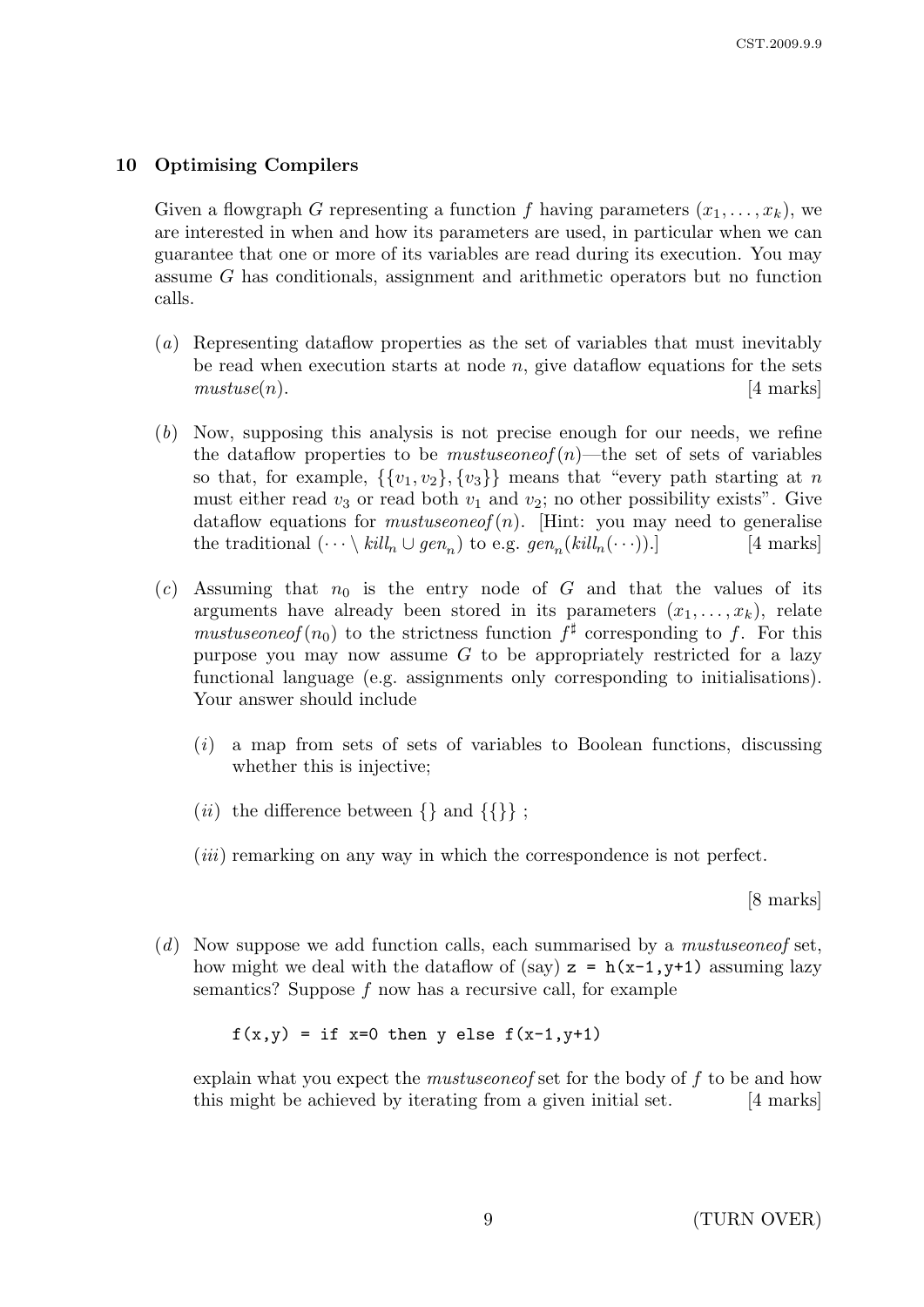#### 11 Quantum Computing

- (a) The SWAP-gate is a two-qubit quantum gate implementing the unitary operation  $S: |\psi\rangle |\phi\rangle \mapsto |\phi\rangle |\psi\rangle$ , for all arbitrary states  $|\psi\rangle$  and  $|\phi\rangle$  in  $\mathbb{C}^2$ .
	- (*i*) Write the matrix for S, in the computational basis. [3 marks]
	- $(ii)$  Consider the quantum circuit and inputs depicted below. Write the final (output) state in terms of  $(|\Psi\rangle + S|\Psi\rangle)$  and  $(|\Psi\rangle - S|\Psi\rangle)$ . [2 marks]



- (iii) Let  $p_0(|\Psi\rangle)$  denote the probability of getting outcome "0" if, after the final Hadamard gate in the above circuit with input  $|0\rangle|\Psi\rangle$ , you measure the top qubit with respect to the computational basis. Compute  $p_0(|B\rangle)$ for each Bell state  $|B\rangle$ . [2 marks]
- (iv) Suppose you are given two qubits, whose states are denoted  $|\psi\rangle$  and  $|\phi\rangle$ , and you are promised that, with equal probability,  $|\psi\rangle$  and  $|\phi\rangle$  are either identical or orthogonal. (1) Describe how to use the above quantum circuit and measurement to help you decide which case – identical or orthogonal – you are in; i.e., specify the input state for the circuit and say which case you should guess for each measurement outcome. (2) Which case can be decided correctly with certainty? (3) Assuming you were in this case (but, of course, did not know it), what is the probability of getting the measurement outcome that allows you to be certain?

[3 marks]

- (b) Let D denote the quantum Fourier transform (QFT) on  $\mathbb{C}^M$ .
	- $(i)$  Write the matrix for the two-qubit QFT, in the computational basis. [3 marks]
	- (*ii*) Derive a simplified expression for  $D^2$  in terms of outer products of the computational basis elements. [5 marks]
	- *(iii)* Suppose that the final two steps in a quantum algorithm on an M-dimensional quantum system are (1) to apply  $D^{-1}$  and (2) to measure the entire quantum system with respect to the computational basis. Suppose you perform all but the second-to-last step of the algorithm correctly, applying D instead of  $D^{-1}$  in the second-to-last step. Is your final measurement outcome still meaningful? Explain. [2 marks]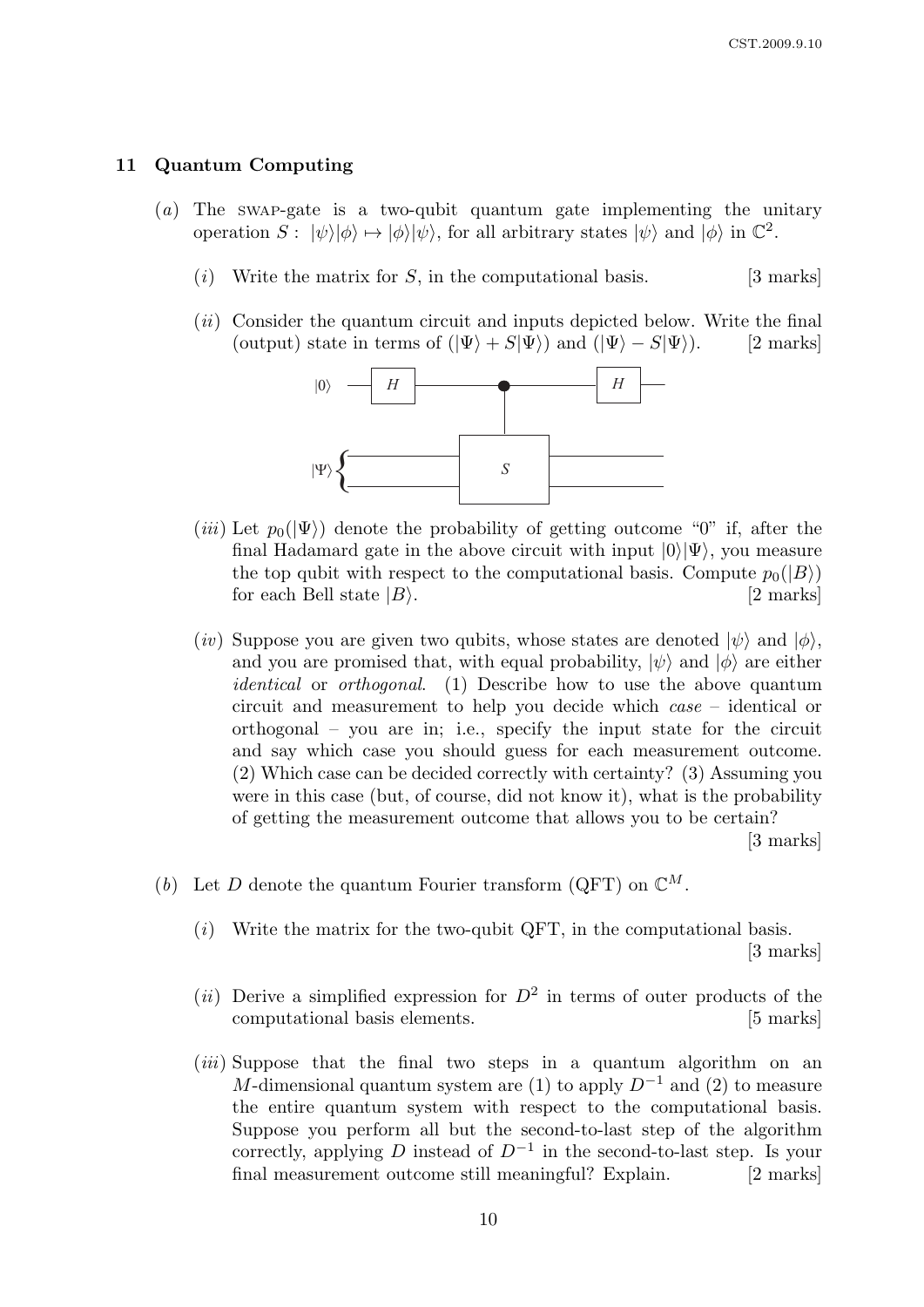# 12 Digital Signal Processing

- (a) Make the following statements correct by changing one word or number. (Negating the sentence is not sufficient.)
	- (i) In the stopband, a filter design approximates a gain of  $-1$ . [1 mark]
	- $(ii)$  For infinite sequences the z-transform always converges across the entire complex plane. [1 mark]
	- (iii) The Barlett window is the product of a rectangular window and a raised cosine function. [1 mark]
	- $(iv)$  Multiplying two complex variables can be implemented with two realvalued multiplications and five real-valued additions. [1 mark]
	- $(v)$  As a continuous signal is sampled, its Fourier spectrum becomes nonlinear. [1 mark]
- (b) Briefly explain
	- (i) the zigzag ordering of DCT coefficients in JPEG;  $[3 \text{ marks}]$
	- $(ii)$  the difference between I-frames, P-frames and B-frames in MPEG; [3 marks]
	- $(iii)$  the relationship between YCrCb and RGB colour coordinates. [4 marks]
- $(c)$  A 300 Hz sine wave is sampled at 1000 Hz. This discrete sequence is then multiplied, sample by sample, with the discrete sequence

 $\ldots$ , 0, +1, 0, -1, 0, +1, 0, -1, 0, +1, 0, -1,  $\ldots$ 

Which frequencies appear in the Fourier transform of the result?

[5 marks]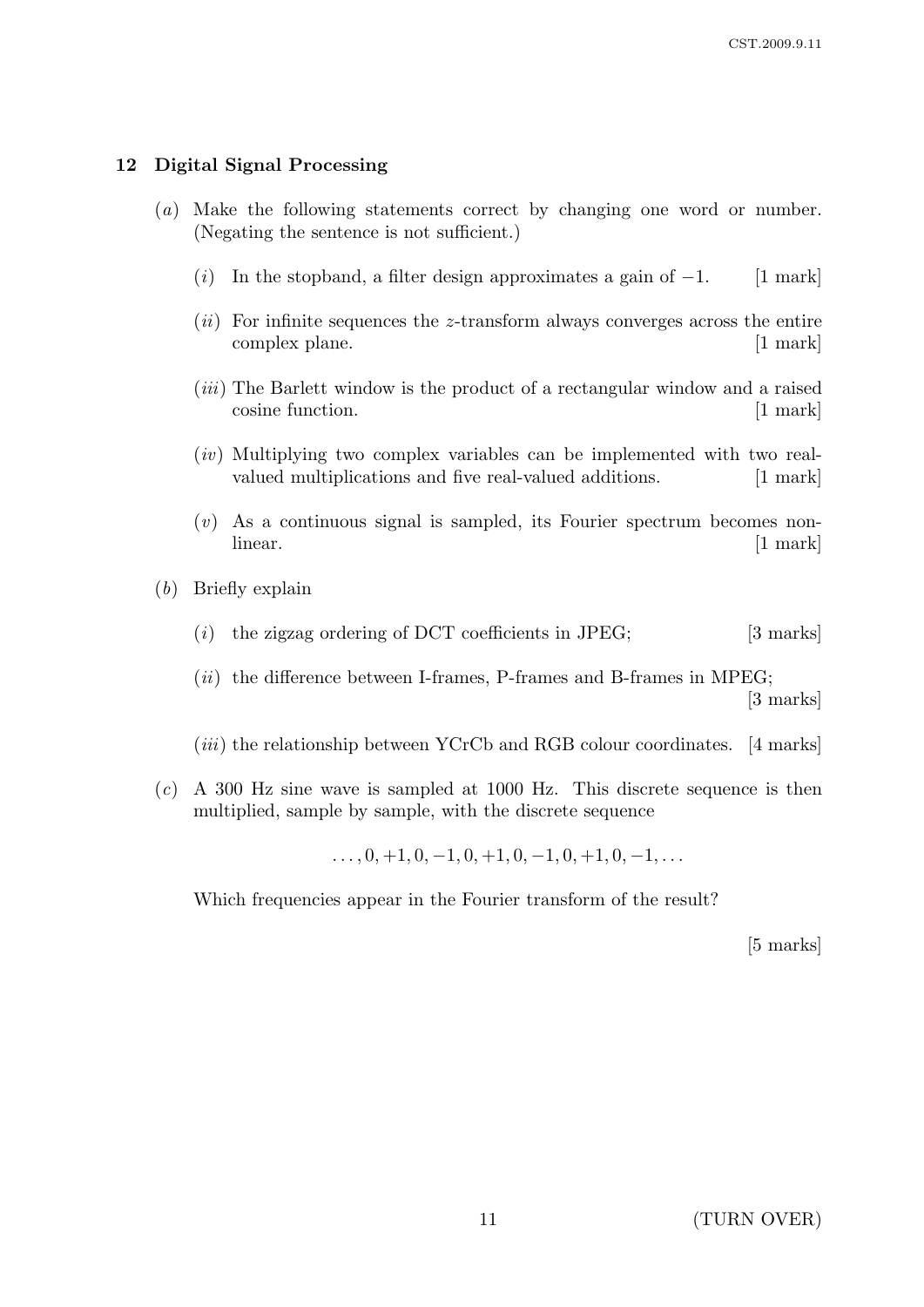# 13 Specification and Verification II

| $\left( a\right)$ | What is the "false-implies-everything" problem?                                                                          | [2 marks]           |
|-------------------|--------------------------------------------------------------------------------------------------------------------------|---------------------|
| (b)               | What is the difference between temporal and data abstraction?                                                            | [2 marks]           |
| (c)               | How do models of combinational and sequential devices differ?                                                            | [2 marks]           |
| (d)               | How is the rising edge of a signal modelled in higher order logic?                                                       | [2 marks]           |
| (e)               | Write down a formula that asserts that if a signal s has the value a then at all<br>later times it also has the value a. | $ 2 \text{ marks} $ |
| (f)               | Give two properties of transistors that are not modelled by the simple switch<br>model.                                  | $[2 \text{ marks}]$ |
| (g)               | What are advantages of using binary decision diagrams to represent Boolean<br>formulae?                                  | [2 marks]           |
| (h)               | What is the difference between linear and branching time?                                                                | [2 marks]           |
| (i)               | What are the relative expressive powers of LTL and CTL?                                                                  | [2 marks]           |
| (j)               | How do the Verilog and VHDL simulation cycles differ?                                                                    | [2 marks]           |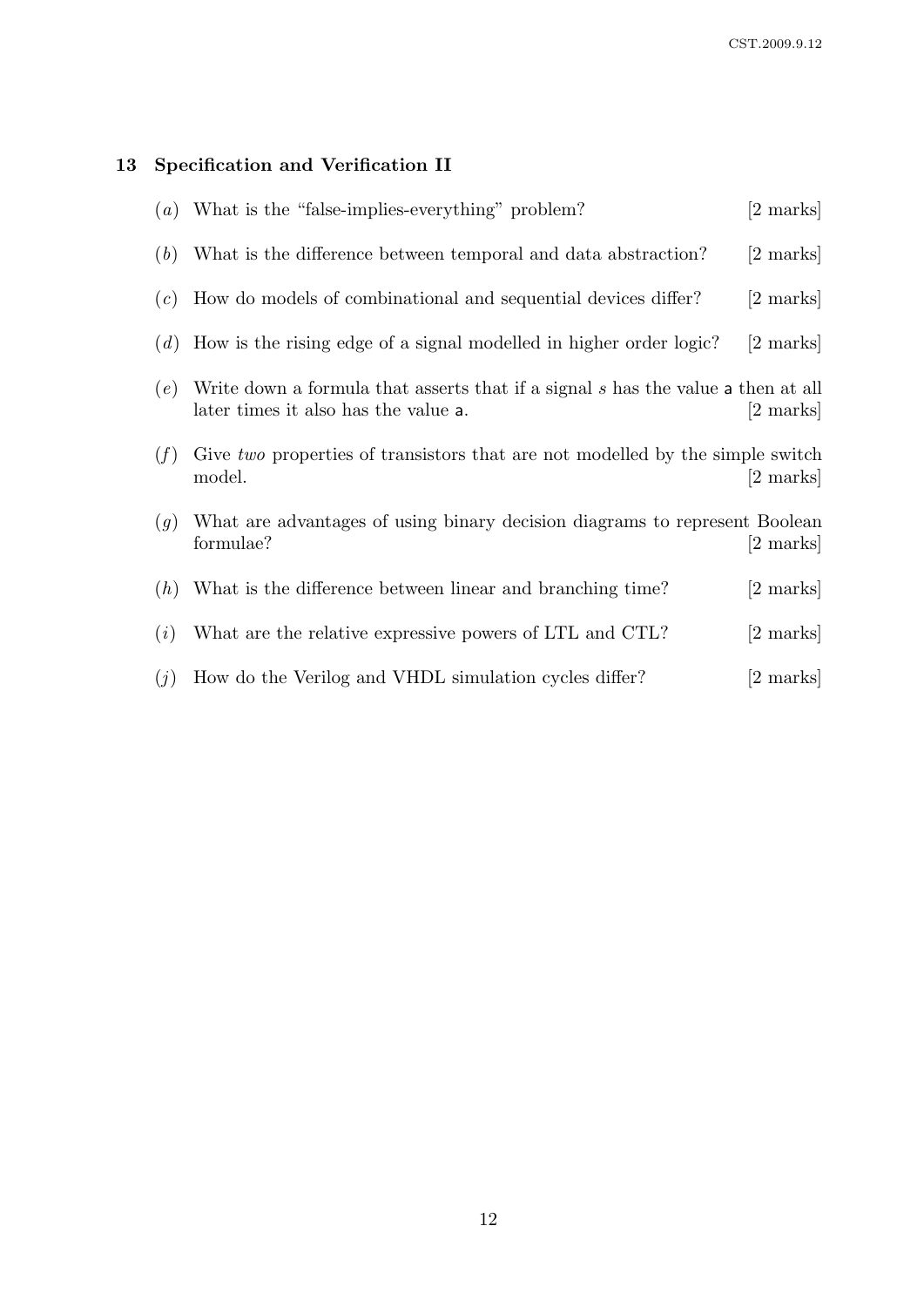### 14 Topics in Concurrency

- (a) (i) Describe the modal  $\mu$ -calculus and its semantics. [4 marks]
	- (ii) Describe how to express maximum fixed points  $\nu Y.A$  in terms of minimum fixed points. [1 mark]
- $(b)$  (i) Describe an algorithm to determine whether a state in a finite-state transition system satisfies an assertion in the modal  $\mu$ -calculus.

[4 marks]

- $(ii)$  Explain briefly why the algorithm always terminates. [3 marks]
- (*iii*) Use the algorithm to determine whether or not the state  $s$  in the labelled transition system below satisfies the assertion  $[a]\nu Y.(\langle b\rangle T \wedge [b]Y)$ , where T stands for "true".



[6 marks]

(iv) Describe, without proof, the meaning of the assertion from the modal  $\mu$ -calculus in part  $(b)(iii)$  above. [2 marks]